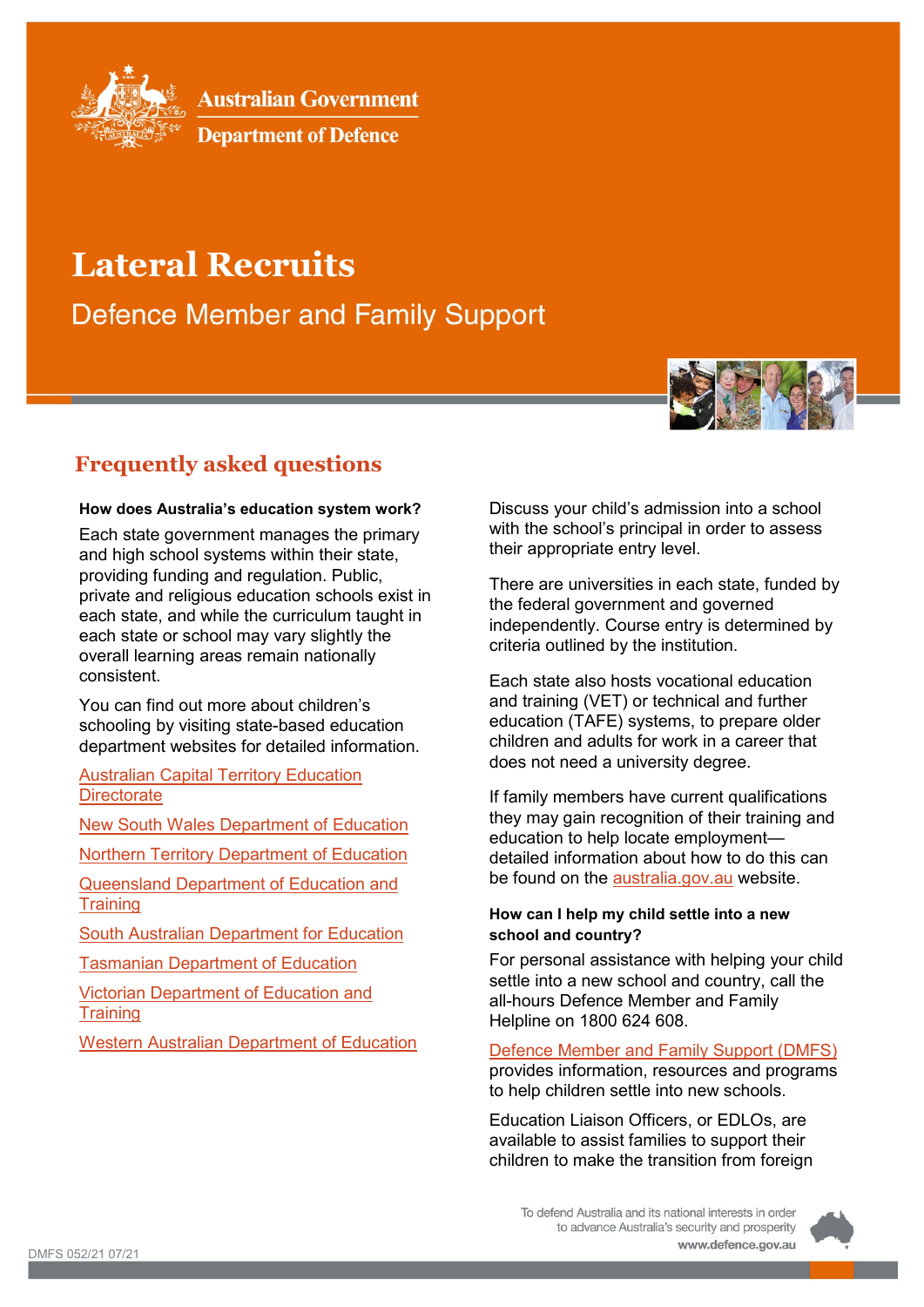education systems to the Australian education system. Additionally, school based mentors support Defence children through the process of changing schools and times of parental absence.

Visit the [supporting Defence children](https://defence.gov.au/members-families/Family/Kids/default.asp) section of Defence Member and Family website for more information.

# **Is childcare available in Australia?**

Children within Defence families can receive priority of access to Defence childcare centres around Australia. Visit the DMFS website for further details.

## **I'd like to know more about Australia's health system**

Medicare is Australia's publicly funded health care system. Medicare funds affordable primary health care treatment for all Australian citizens and permanent residents. Detailed information and advice is found on the [Services Australia](https://www.servicesaustralia.gov.au/) website.

### **What do I need to know about immunisation in Australia?**

# The [Department of Health Immunisation](https://www.health.gov.au/health-topics/immunisation)

[website](https://www.health.gov.au/health-topics/immunisation) provides detailed information about Australia's immunisation program, and the Australian Childhood Immunisation Register is a national register that records vaccinations given to children under seven years of age. When you do move to Australia, be sure to bring all family members' vaccination records.

#### **What do I need to know about customs and quarantine?**

The **Department of Home Affairs** website provides information for migrants and arriving travellers, including information about importing motor, recreational and other types of vehicles.

It is important to be aware that Australia has restrictions that apply to each state and territory in addition to national customs and quarantine restrictions.

#### **Can I bring our family pet to Australia?**

The [Department of Agriculture, Water and the](https://www.awe.gov.au/)  [Environment](https://www.awe.gov.au/) provides information regarding

bringing pets into Australia. Note that different criteria apply to disability assistance dogs.

## **What do I need to know about a driver's licence?**

In Australia, laws and driving regulations differ from state to state. Some states require you to carry an international licence with your current foreign licence. Other states request you carry your current foreign driver's licence together with a formal translation of your licence into English.

As a general rule, you are able to drive in Australia, as a visitor, on a valid overseas driver's licence that covers the same vehicle class for a maximum of three months after arriving in Australia.

To find out more about the driving licence laws in each state, click on the relevant authorities below:

[Australian Capital Territory –](https://www.accesscanberra.act.gov.au/s/) Access Canberra

[Transport for New South Wales](https://roads-waterways.transport.nsw.gov.au/)

[Northern Territory Transport](https://dipl.nt.gov.au/transport)

[Queensland Department of Transport and](https://www.tmr.qld.gov.au/)  [Main Roads](https://www.tmr.qld.gov.au/)

[South Australia Driving and Transport](https://www.sa.gov.au/topics/driving-and-transport)

[Tasmania Transport Services](https://www.transport.tas.gov.au/)

[Victoria VicRoads](https://www.vicroads.vic.gov.au/Home/)

[Western Australia Department of Transport](https://www.transport.wa.gov.au/index.asp)

Defence Member and Family Support offers a wide range of support services to ADF members and their families.

For more information on this factsheet and other DMFS services visit our website or contact the all-hours Defence Member and Family Helpline.

 $\left( \centerdot \right)$ 1800 624 608

- [memberandfamilyhelpline@defence.gov.au](mailto:memberandfamilyhelpline@defence.gov.au)
- [defence.gov.au/members-families](http://www.defence.gov.au/members-families)
- [DefenceMemberFamilySupport](https://www.facebook.com/DefenceMemberFamilySupport)
- 90000 [DMFS\\_AusDefence](https://www.instagram.com/dmfs_ausdefence/)
- [DMFS\\_AusDefence](https://twitter.com/DMFS_AusDefence)



www.defence.gov.au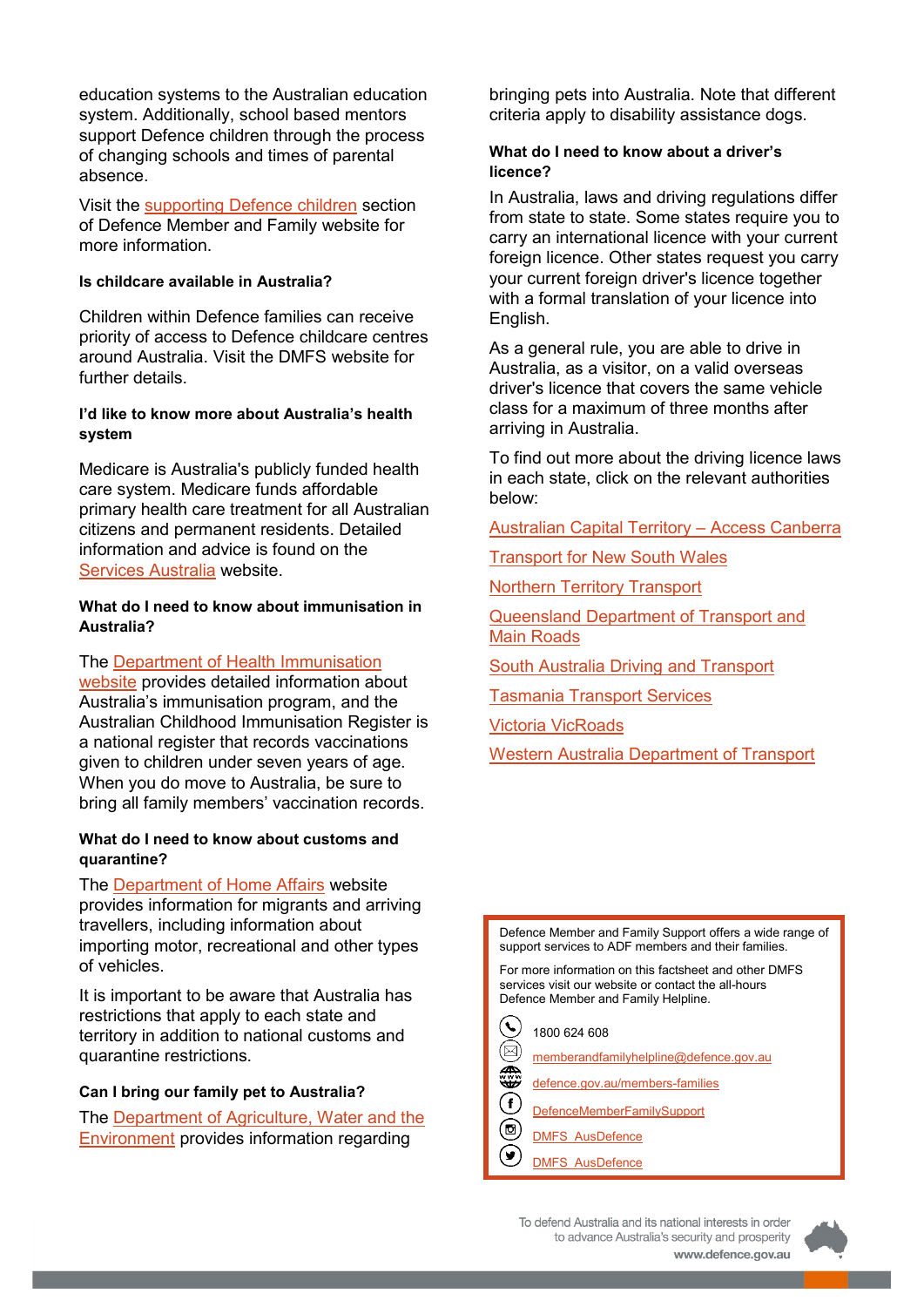## **What do I need to know about civilian employment, skills and qualifications?**

Partners of Australian Defence Force members can access funding for education and employment services to enhance their career options and to help them to secure employment when posted with their partner, subject to certain ADF rules and policy.

Visit the [supporting Defence partners](https://defence.gov.au/members-families/Family/Partners/default.asp) section of the DMFS website for detailed information.

Partners of lateral recruits can apply once they arrive in Australia and their eligibility will be assessed against all the criteria set out in the guidelines.

From 1 January 2013, amendments to the Australian Citizenship Act 2007 allowed for exemption of the usual residence requirement for certain family members of overseas lateral recruits. Read more detail about this on the [Department of Home Affairs](https://www.homeaffairs.gov.au/) website.

People who are educated overseas can gain recognition of their training and education to help them gain employment—detailed information about how to do this can be found on the [australia.gov.au](https://www.australia.gov.au/) website.

## **What do I need to know about housing in Australia?**

[Defence Housing Australia](https://www.dha.gov.au/) provides Australian Defence Force personnel with Defence related information.

The [Defence Home Ownership Assistance](https://www.dhoas.gov.au/)  [Scheme](https://www.dhoas.gov.au/) assists current and former Australian Defence Force members and their families to achieve home ownership.

## **Where can I find out about mortgages and banking?**

There is a range of banking institutions in Australia—an internet search will help you find out the best option for you. There are also some Defence-specific banking options available:

# [Defence Bank](https://www.defencebank.com.au/)

# [Australian Military Bank](https://www.australianmilitarybank.com.au/)

## **How will my pension/retirement planning be effected by a move to Australia?**

Discuss this with your current employer and retirement fund and seek professional advice from a financial planner before you commit to a move to Australia.

#### **What's the weather like in Australia?**

Australian weather is varied and our climate ranges from tropical in the far north, to dry deserts in the centre of the country, mild coastal and mountain regions, to snow in the southern alps.

The [Bureau of Meteorology](http://www.bom.gov.au/) provides weather forecasts, warnings and observations for all states of Australia. There is also information about climate, hydrology and other weather services.

#### **What are the time zones in Australia?**

Australia has three different time zones and daylight savings time. Details can be found at [Australia.gov.au.](https://info.australia.gov.au/about-australia/facts-and-figures/time-zones-and-daylight-saving)

#### **What is the exchange rate?**

Current Exchange rates as listed by the [Reserve Bank of Australia.](https://www.rba.gov.au/)

## **What about my personal commitments in my home country?**

All personal commitments are solely the member's responsibility and will not be fulfilled by the Australian Defence Force. For specific ADF military entitlement information visit the Department of Defence's [pay and conditions](https://pay-conditions.defence.gov.au/pacman)  [website.](https://pay-conditions.defence.gov.au/pacman)

Defence Member and Family Support offers a wide range of support services to ADF members and their families.

For more information on this factsheet and other DMFS services visit our website or contact the all-hours Defence Member and Family Helpline.

- [memberandfamilyhelpline@defence.gov.au](mailto:memberandfamilyhelpline@defence.gov.au)
- [defence.gov.au/members-families](http://www.defence.gov.au/members-families)
- [DefenceMemberFamilySupport](https://www.facebook.com/DefenceMemberFamilySupport)
- [DMFS\\_AusDefence](https://www.instagram.com/dmfs_ausdefence/)
- (⊌ [DMFS\\_AusDefence](https://twitter.com/DMFS_AusDefence)